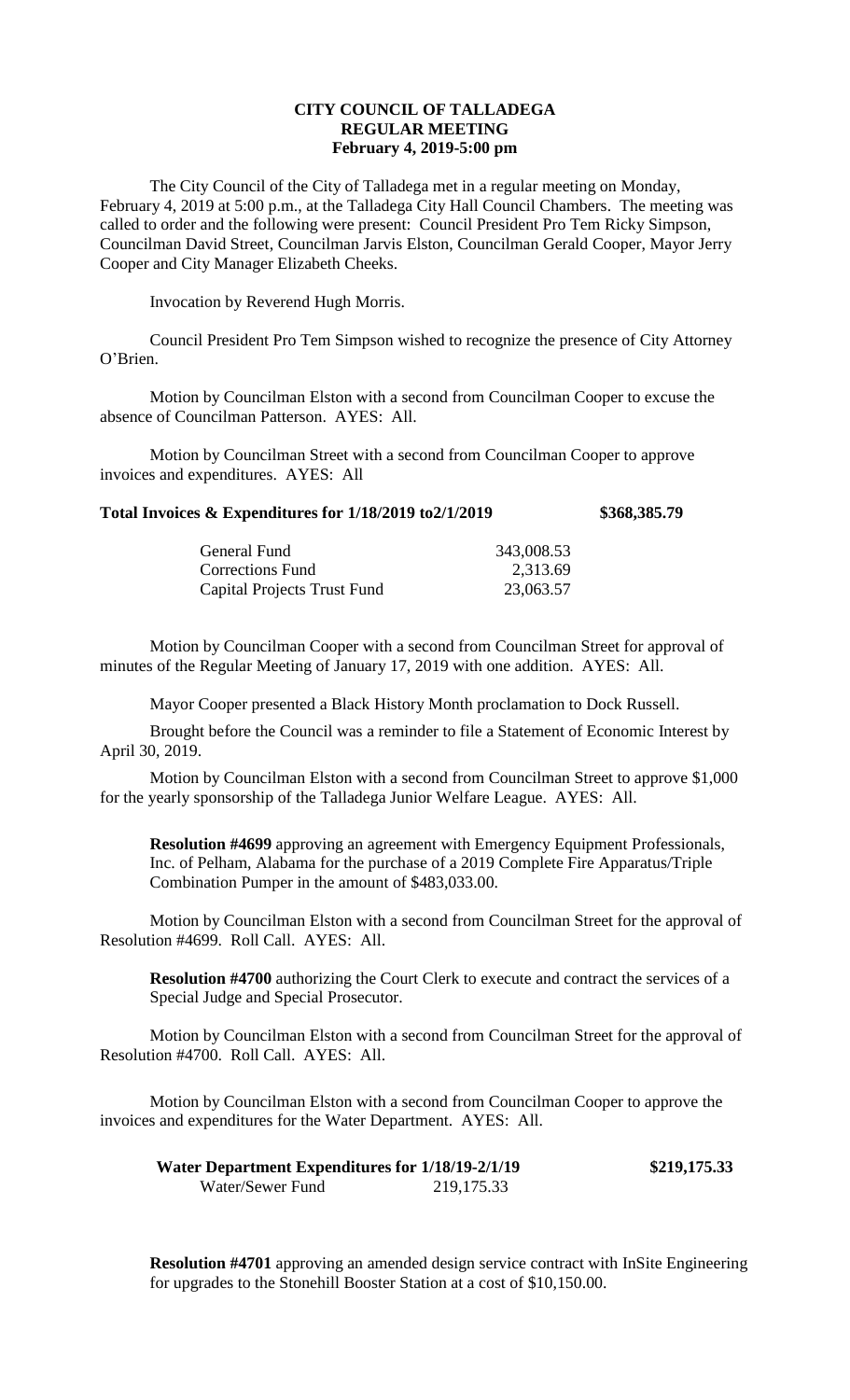Motion by Councilman Elston with a second from Councilman Cooper for the approval of Resolution #4701. Roll Call. AYES: All.

**Resolution #4702** approving an agreement with Gillespie Construction, LLC of Prattville, Alabama for the replacement of Brecon Sanitary Sewer Pumping Station at a cost of \$285,355.00 pending compliance with insurance, bonding, and licensing requirements.

Motion by Councilman Elston with a second from Councilman Street for the approval of Resolution #4702. Roll Call. AYES: All.

**Resolution #4703** approving a contract with InSite Engineering for design services for phase one of rehabilitation of Filters 1-4 at the Water Filter Plant at a cost of \$46,650.00.

Motion by Councilman Elston with a second from Councilman Street for the approval of Resolution #4703. Roll Call. AYES: All.

City Manager Cheeks wished to thank the Council for approving the resolution for the purchase of a new fire truck and stated that the new fire truck will take 8-10 months to build. It was also stated that the City received a letter from the Appalachian Regional Commission concerning a \$200,000 grant which will be awarded to the City. This grant along with the \$450,000 CDBG grant will go towards the Howard Street sewer rehabilitation. City Manager Cheeks also informed the Council of several activities scheduled in honor of Black History Month at the Mabra Center, the Public Library, and various community centers around town. She also gave an update on the three bridges being replaced stating that the Isbell Circle bridge was 81% complete, the West Street bridge was 65% complete, and the Coosa St. Bridge at 15% completion.

Mayor Cooper wished to express is appreciation to City employees for their work.

Councilman Cooper inquired about the repair work on the sidewalks around the Square. City Manager Cheeks commented that the hopefully it will be another 3 months.

Council President Pro-Tem Simpson asked about sidewalk near Clark Insurance stating that there was a trip hazard located there. Municipal Services Director Hanner stated that they have received a complaint concerning this issue and it is being addressed.

Councilman Elston requested information on the Industrial Development Board; asking how many members were currently on the Board. City Manager Cheeks stated that there were 6 currently on the Board and that the Board cannot seat until there are 9 members.

Councilman Elston inquired about the City Manager's evaluation and indicated his desire for City Manager Cheeks to start on it in order to give her time for her input. Councilman Street commented that a professional evaluation had already been done by GEDI and questioned why that it could not be used. Councilman Elston stated that the one drafted by himself and Councilman Cooper with the guidance of Attorney O'Brien was sufficient. Motion by Councilman Elston with a second from Councilman Cooper to start drafting a performance evaluation for the City Manager. AYES: Council President Pro-Tem Simpson, Councilman Elston, and Councilman Cooper NAY: Councilman Street

Councilman Street brought to the Council's attention an incident of citizen who had hit a pothole and damaged her tire. City Manager Cheeks stated that the claim was sent to the City's insurance carrier. Councilman Street commented that the claim had been denied due to the fact that it didn't meet their criteria and stated that he felt that it does not remove the City's liability and suggested that the City pay for this damage. Councilman Simpson asked City Attorney O'Brien if it would make the City liable for every other claim if this one claim were to be paid by the City. Attorney O'Brien stated that it would be only this particular claim. Councilman Elston stated that the City would need to be careful about this issue.

Councilman Street inquired about the paving information he had requested previously. City Manager Cheeks stated that originally the paving information would be done at this meeting, however due to a situation the paving project will come up at the next meeting of